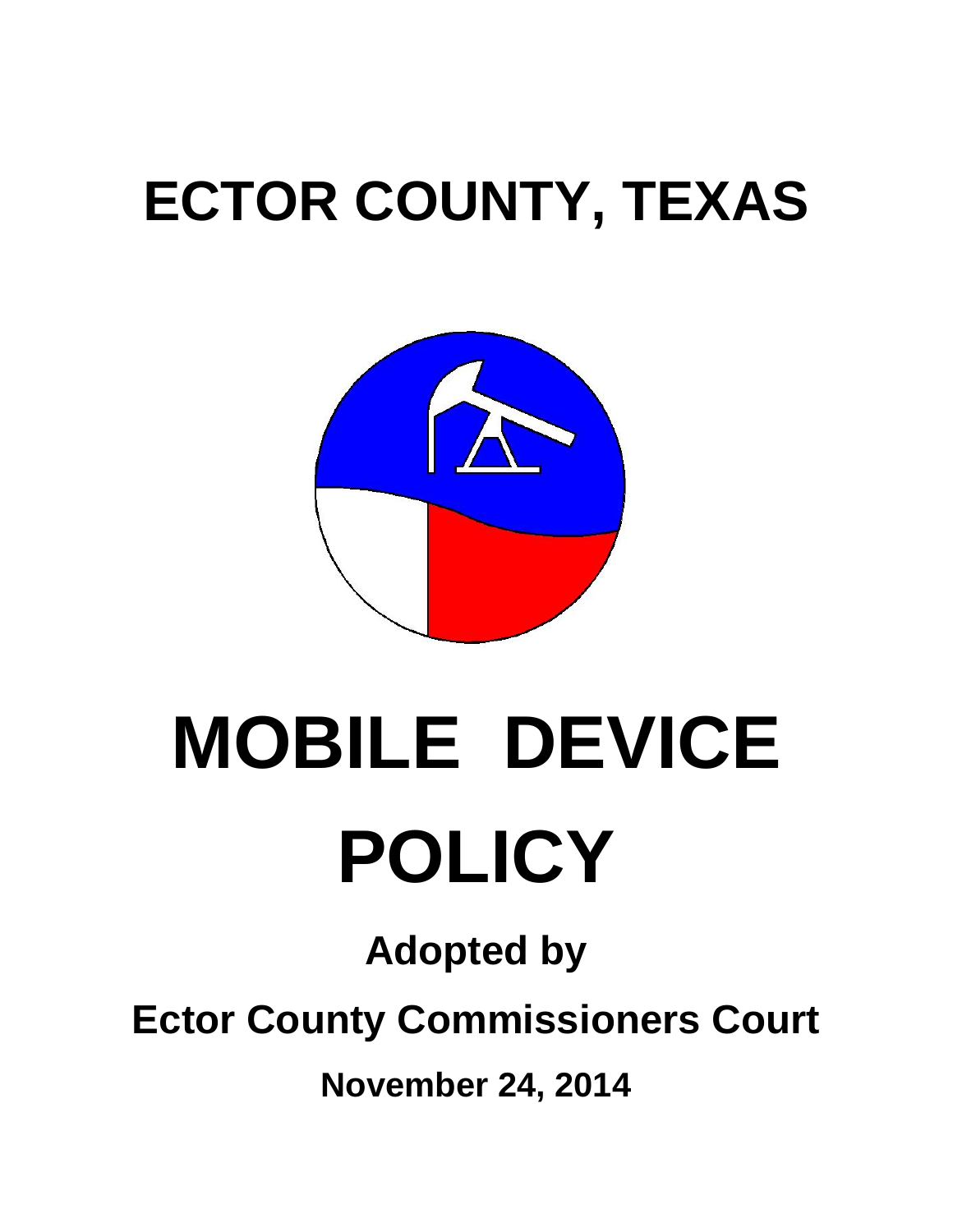### **ECTOR COUNTY MOBILE DEVICE POLICY**

This Policy establishes guidelines for issuance and usage of County-owned mobile devices (including cellphones), for monitoring and controlling costs related to mobile device use in connection to County business, and for security and privacy of the information contained on the device. This Policy outlines the mobile device options supported by the County, guidelines for appropriate use, and other administrative issues relating to acquisition and reimbursement.

This Policy was created in order to enhance employee safety, limit County liability, and help manage technology costs.

#### **I. POLICY:**

Ector County will consider the issuance of a mobile device to an individual when his/her responsibilities require one or more of the following:

- A. The employee to spend an extended amount of his/her working time away from a fixed workstation making timely communication difficult to transact.
- B. The employee to be reached immediately.
- C. The employee to be "on call" outside of normal business hours.
- D. The employee to make frequent and prolonged travel and have a need to access email and/or other County systems.

The final decision on whether an employee will be issued a mobile device rests with the Elected Official or Director of the department in which the employee works. However, mobile devices will not be issued to student workers, contract employees, temporary personnel, consultants, or other workers that do not have a compelling use for the technology. Part-time workers may be issued devices with approval.

Only County-owned mobile devices will be allowed to gain access to the County network. Personally-owned devices may not be used for County business, but may have access to County email accounts, if the proper precautions are taken and proper approval is given. If the individual's needs require a network-connected mobile device, he/she should file a request for a County-owned device to include a tablet or laptop. The list of approved personally-owned devices, usable for County email purposes, may change over time, and includes, but is not limited to: Android, iOS, Blackberry, and Windows smart phones and tablets.

Any employee issued a mobile device under this Policy must comply with the appropriate use provisions of the Policy, and related technology use policies and all other Ector County policies. Failure to do so will result in loss of use of the mobile device and may result in disciplinary actions, up to and including termination.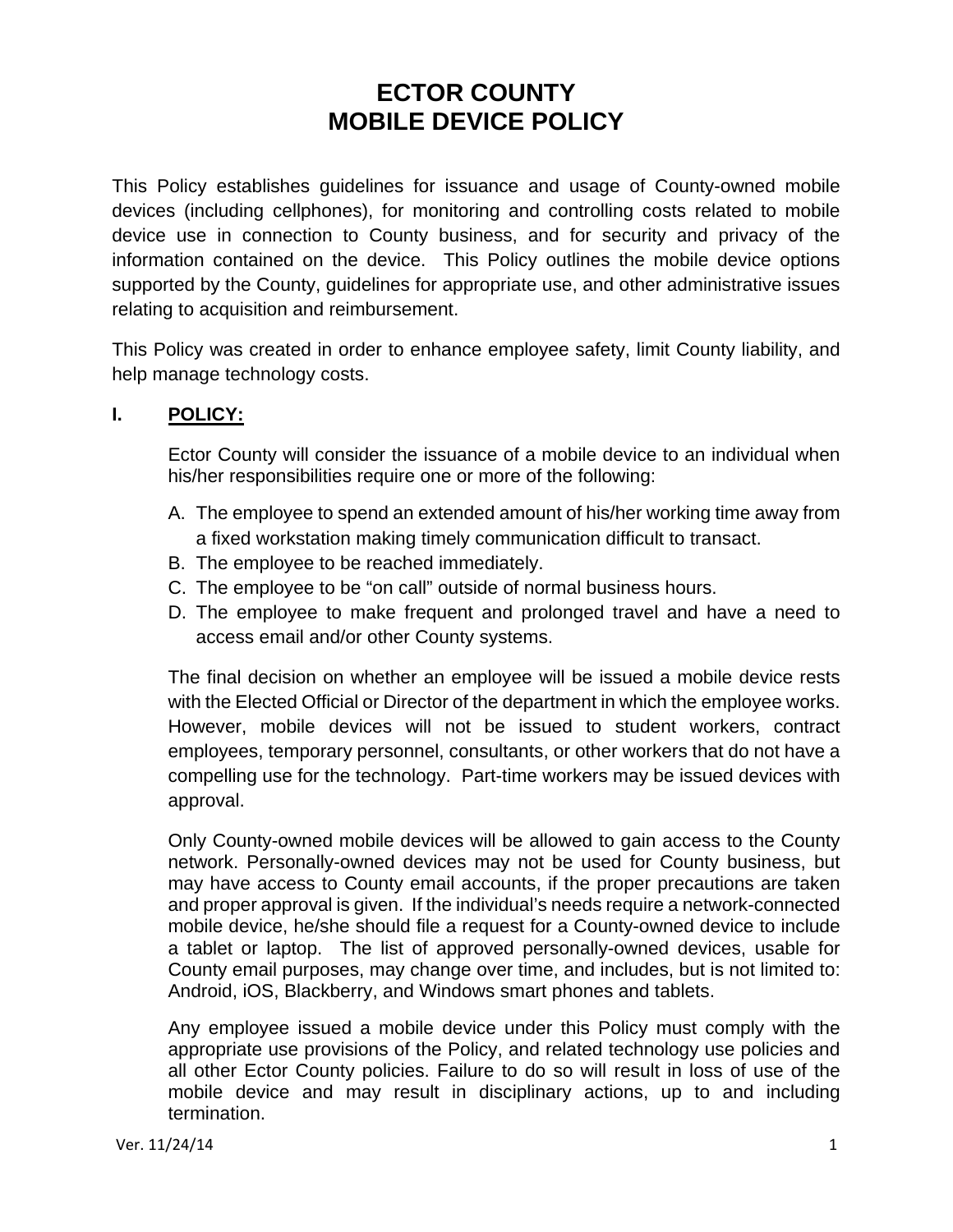All devices must be password protected using features of the device and a strong password is required. Device must lock itself if left idle for five minutes. IT Staff must have the ability to remotely wipe a device if the device is lost, the employee terminates his or her employment, or if IT detects a security breach or other threat to security of Ector County's data and technology infrastructure. It is the responsibility of the device owner to maintain backups of contents on the device for recovery in the event of a necessary wipe. The County reserves the right to disconnect, disable, or wipe devices without notification.

**Lost or stolen devices must be reported to the County within 24 hours.** 

#### **II. REQUESTS FOR MOBILE DEVICES:**

Employees requiring the use of County-owned mobile devices (including cellphones) must make the request through their Elected Official or Department Director. Officials and Directors must make the [request](http://www.co.ector.tx.us/upload/page/7928/docs/HR/CELL%20PHONE%20REQUEST%20FORM.pdf) in writing via the request [form](http://www.co.ector.tx.us/upload/page/7928/docs/HR/CELL%20PHONE%20REQUEST%20FORM.pdf) and send it to the Information Technology Department, identifying the employee, specific capabilities needed by the employee (e.g., mobile device, calling, email, instant messaging, internet access), and cost center against which the cost will be billed. In order to take advantage of volume pricing discounts, Ector County has standardized certain devices, service packages, and accessories. The IT Department will provide recommendations to the Director or Elected Official as to the best plans and devices to be used by the County and its employees. When devices are no longer needed the Elected Official or Department Director will submit the [cancellation form](http://tools.cira.state.tx.us/users/0044/docs/HR/Cell%20Phone%20Cancelation%20Form.PDF) to the Auditor's Office.

#### **III. APPROPRIATE USE:**

Mobile devices owned by Ector County and used by its employees must be used appropriately, responsibility, and ethically. In addition to all other Ector County policies, the following provisions must be observed at all times when using a County-owned mobile device. Failure to do so will result in loss of the device and may result in disciplinary actions, up to and including termination.

- A. County-owned mobile devices are property of Ector County and must be treated, used, and safeguarded. If an employee damages or loses a Countyissued mobile device, the employee must notify the IT Department immediately.
- B. No employee is to use a County-owned mobile device for the purpose of illegal transactions, harassment, discrimination or obscene behavior, in accordance with other existing employee policies.
- C. If a mobile data/minutes plan is provided for the device, any service data/minutes that are "included" in the monthly plan are property of Ector County.
- D. Ector County employees are prohibited from using a County-issued mobile device (including cellphones) while operating a motor vehicle, unless the employee is using a hands-free device or is able to safely pull over.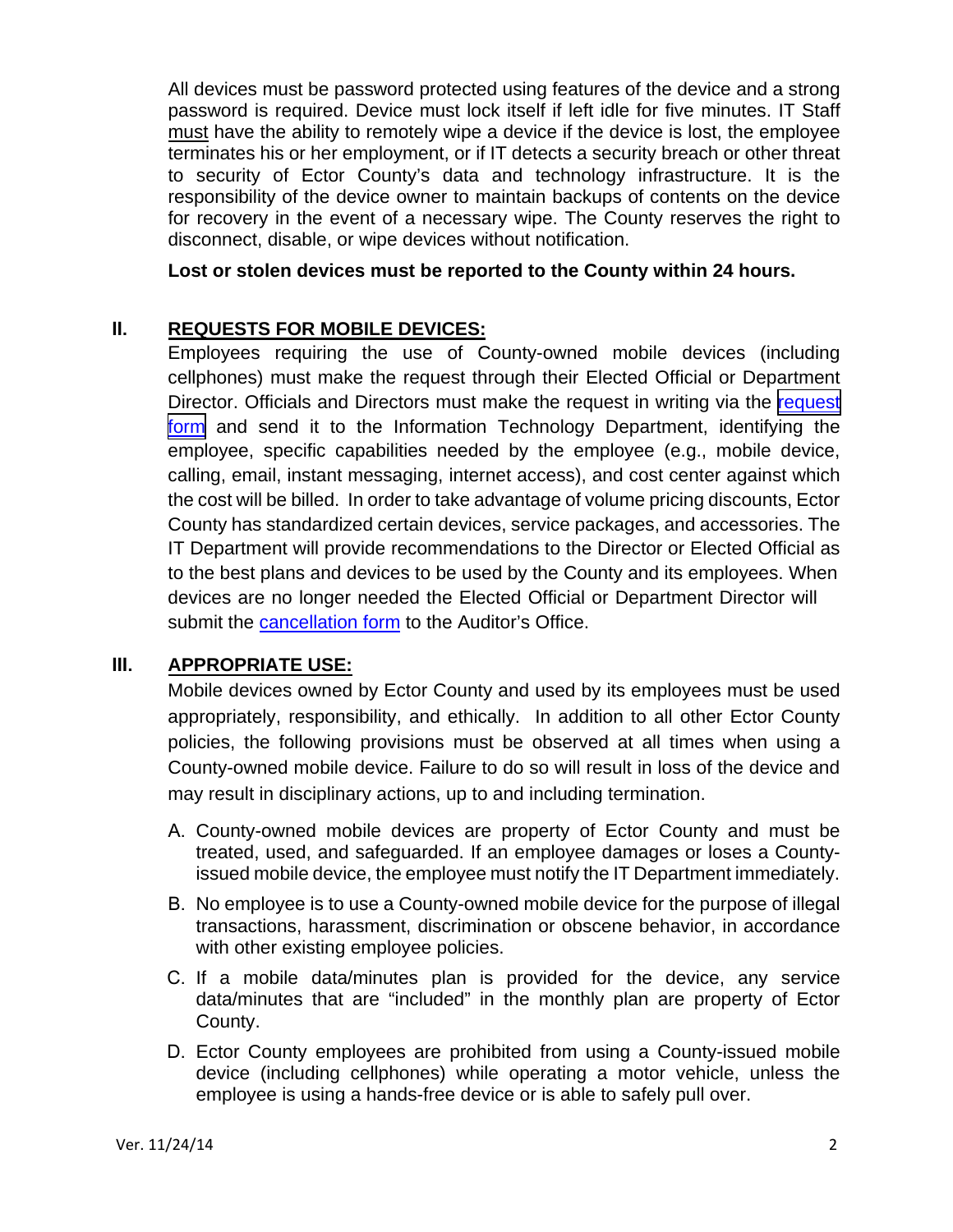- E. Employees are restricted in their use of the device to County business purposes; this includes instant messaging, email and website access, or approved apps. Games or unapproved apps are prohibited. County-owned devices may not be rooted, jailbroken, or otherwise altered in an unapproved manner.
- F. Employees are not to download/transfer business data that is considered sensitive or confidential to their personal devices, including charge/caserelated documents that contain personally identifiable information.
- G. While it is understood that employees may make occasional personal calls to family members, employees are expected to keep these calls brief. Other types of personal calls are discouraged and excessive use of cell phones for nonbusiness purposes may result in the loss of cell phone privileges.
- H. Employees should have no expectation of privacy in their County-owned mobile device. The device, including cell phones, can be confiscated at any time and without prior notice for review of use, including calls, e-mails, instant messaging, texts, websites and other use.
- I. All County business on a County-owned mobile device or a personal device is subject to the Public Information Act.

#### **IV. CHARGES:**

Mobile devices owned by Ector County and used by its employees are paid for by the County, using the following provisions:

- A. All costs associated with issued mobile devices will be allocated to the appropriate department.
- B. Monthly itemized bills will be received by the County and reviewed by Purchasing, with costs allocated to the line item account identified when the original request for the mobile device was made by the Elected Official or Department Director.
- C. Billing information may be obtained from Purchasing.
- D. Ector County will not reimburse employees for cellular telephone calls incurred on behalf of the County via an employee-owned/controlled cellular telephone. Ector County will pay a monthly stipend for employee-owned devices approved for County business usage.

#### **V. LOANER DEVICES:**

Ector County has a small supply of mobile devices available for short-term assignment.

A. All policies for appropriate use of County-owned mobile devices (stated above) also apply to County loaner devices.